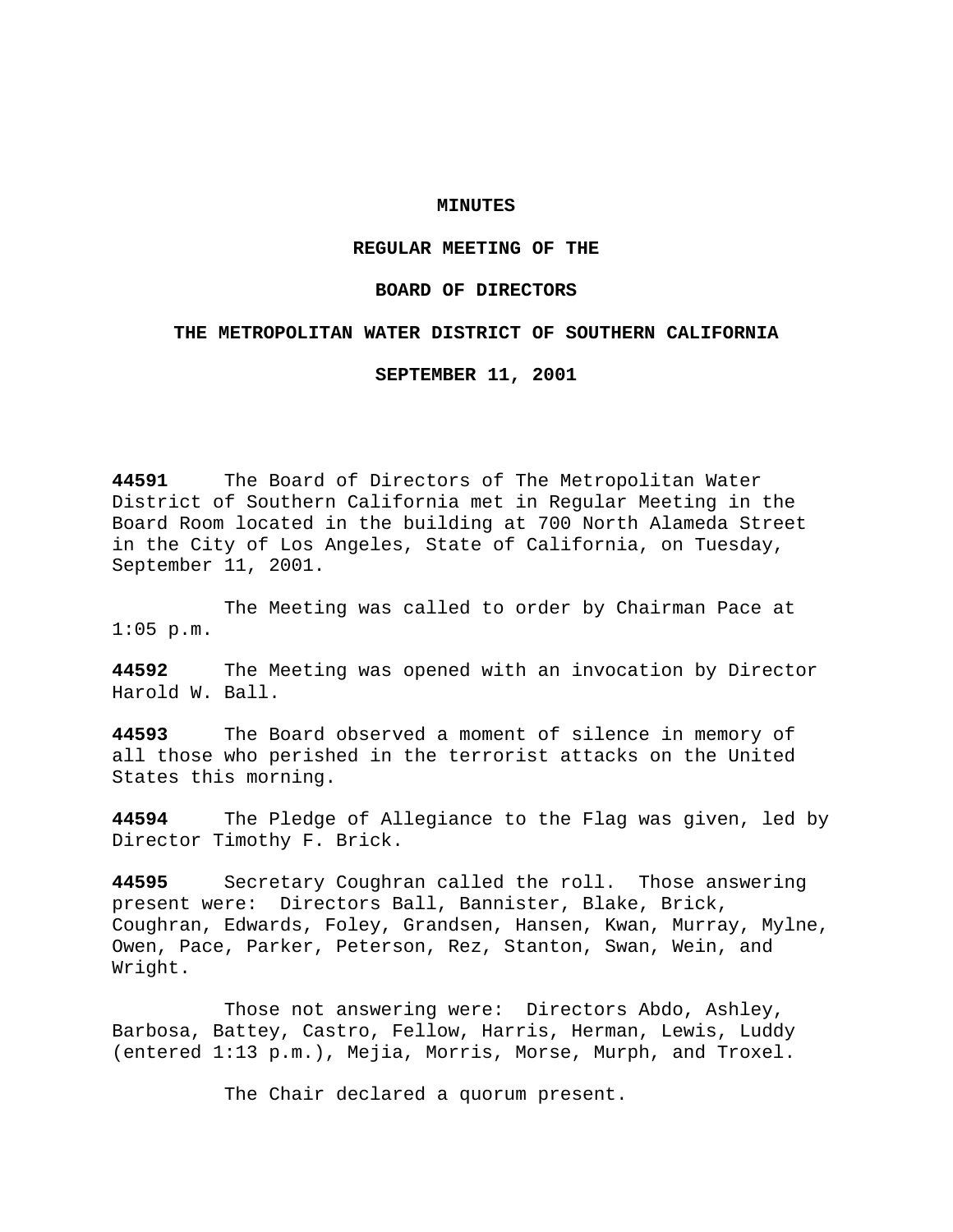**44596** At 1:10 p.m., the Chair called a public hearing to receive comments on the proposed standby charge for Annexation No. 74 to Calleguas Municipal Water District.

No members of the public responded; and after tabulation of the ballots was completed, and with no protests filed, the Chair closed the public hearing at 1:11 p.m.

**44597** Chairman Pace inquired if there were any additions to the agenda.

Legal, Claims and Personnel Committee Vice Chairman Parker advised that, subsequent to the posting of the agenda, the committee became aware that it is a matter of urgency to consider the information that had come to Metropolitan's attention regarding the potential purchase of land in the Palo Verde Valley. Committee Vice Chairman Parker moved, seconded by Director Swan, and carried by a unanimous vote, that this item be added to agenda for action at today's Board Meeting.

**44598** Chairman Pace invited members of the public to address the Board on matters within the Board's jurisdiction. No members of the public requested to speak.

Director Luddy took his seat at 1:13 p.m.

**44599** There being no objection, the Chair ordered the reading of the Minutes of the Meetings of August 14 and 20, 2001, dispensed with, copies having been mailed to each Director.

Director Hansen moved, seconded by Director Stanton and carried, approving the foregoing Minutes as mailed.

**44600** The General Counsel's letter signed August 29, 2001, was presented, transmitting the credentials evidencing the reappointment by the City of Long Beach of Helen Z. Hansen as its representative on Metropolitan's Board for a four-year term ending December 31, 2004.

General Counsel Walston reported the credentials had been examined and found legally sufficient, and that the Oath of Office was administered to Director Hansen on September 6, 2001.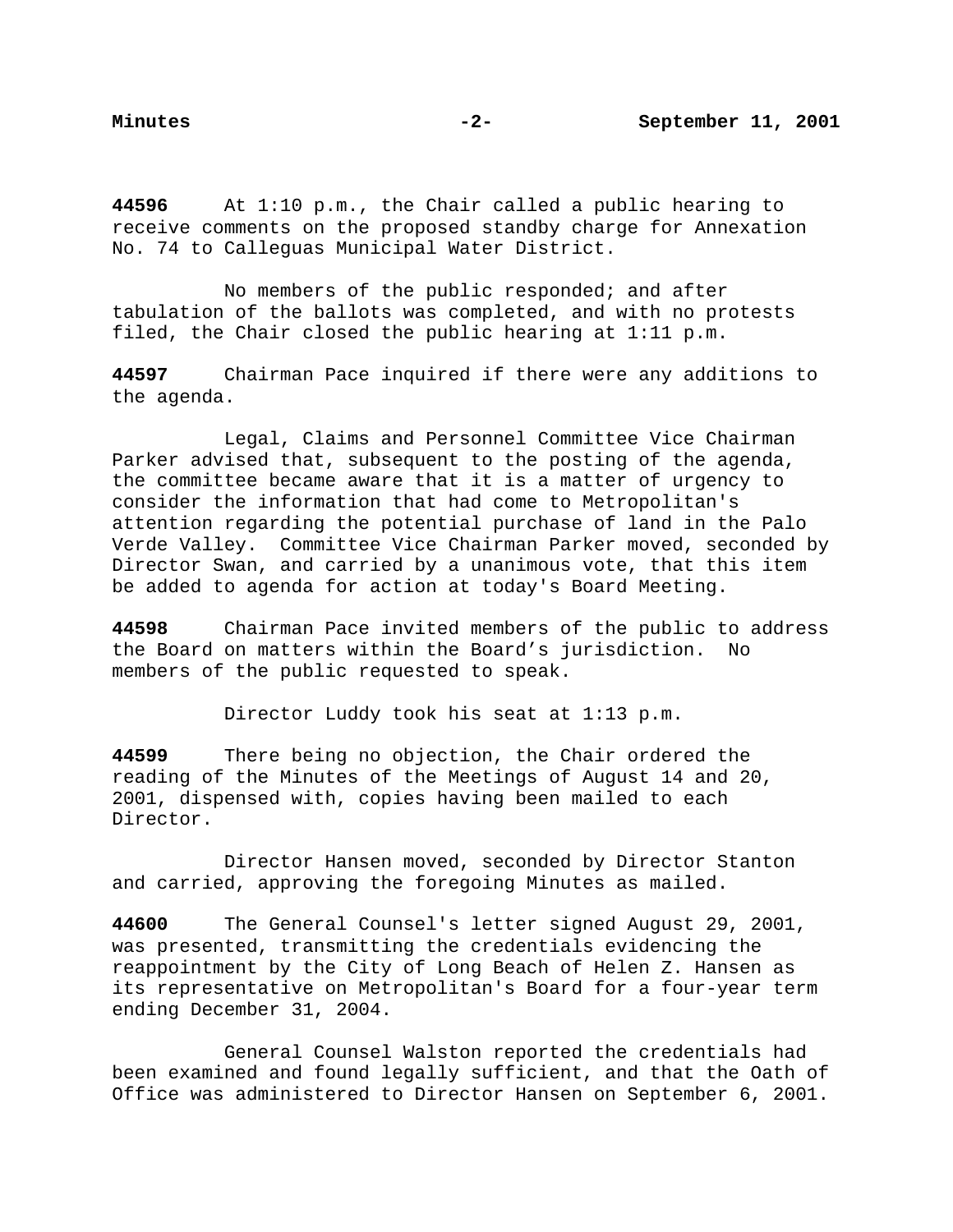The Chair ordered the credentials, together with the General Counsel's letter, received and filed.

**44601** The General Counsel's letter signed September 5, 2001, was presented, transmitting the credentials evidencing the appointment by West Basin Municipal Water District of Carol W. Kwan as one of its representatives on Metropolitan's Board for an indefinite term, replacing former Director Edward C. Little.

General Counsel Walston reported the credentials had been examined and found legally sufficient, and that the Oath of Office was administered to Director Kwan on September 5, 2001. The Chair ordered the credentials, together with the General Counsel's letter, received and filed.

Following an introduction by Director Murray, Director Kwan took her seat as a Director representing West Basin Municipal Water District.

**44602** Director Hansen moved, seconded by Director Parker and carried, approving the Chair's appointments of Director Kwan to the Engineering, Operations and Real Property Committee and the Audit, Budget and Finance Committee; and Director Ball as Vice Chair of the Water Planning, Quality and Resources Committee.

**44603** Chairman Pace stated that in light of the terrorist activities this morning, and after consultation with the Directors present and staff, he decided to go ahead with the meetings due to Metropolitan's mission of providing water to its customers which is an essential need to millions of citizens in Southern California. Chief Operations Officer Tait and Water System Operations Manager Wicke reported on the security measures taken throughout Metropolitan's facilities.

Chairman Pace stated that at today's meeting action would be taken on all items on the Consent Calendar, and any other items not on the Consent Calendar will be deferred.

**44604** Chairman Pace reported on events in which he participated on behalf of Metropolitan, as follows: On August 29 and 30 the Chair and Board Executive Officer Ivey attended the Urban Water Institute Conference in San Diego. A pre-conference dinner was held on August 29 with county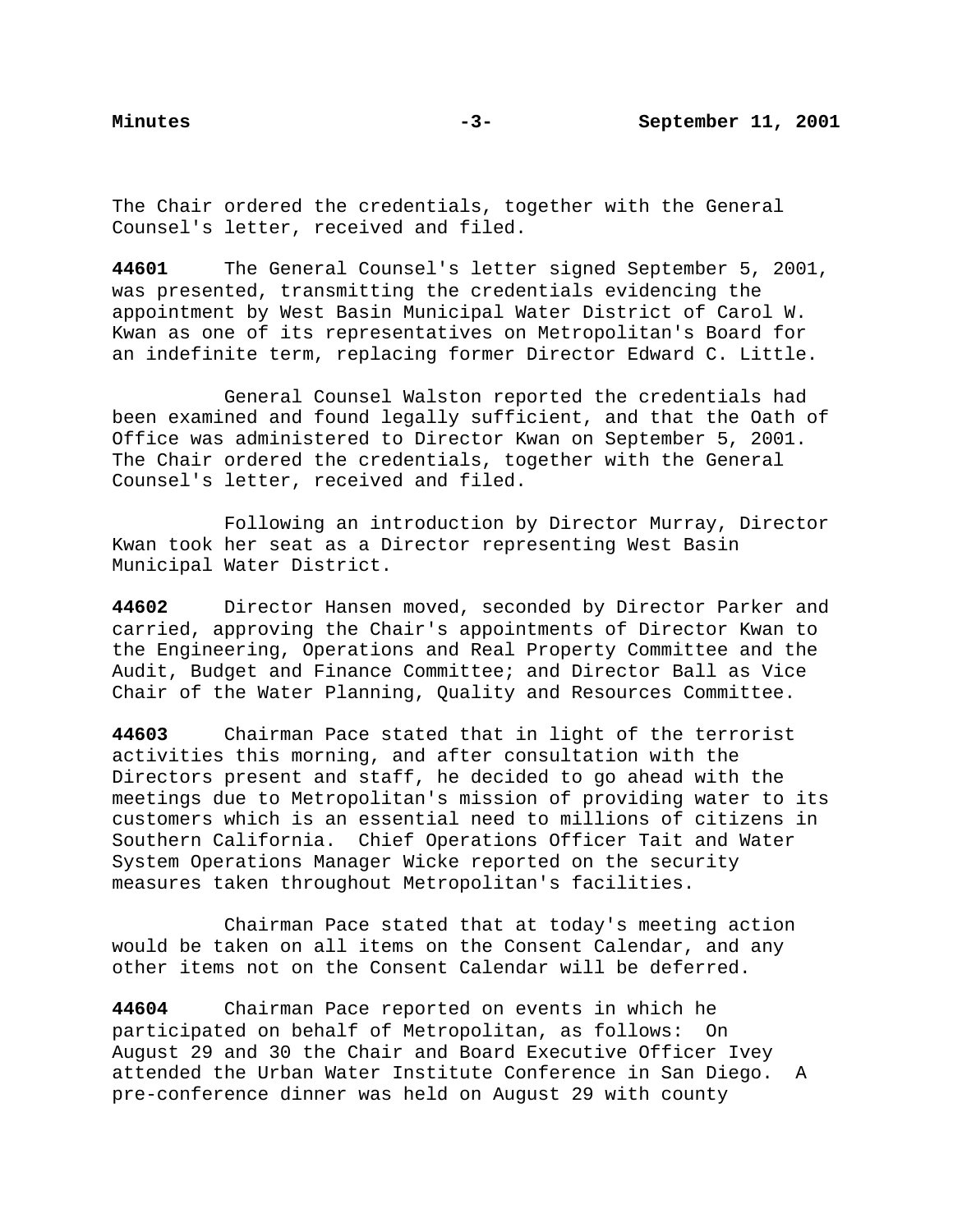supervisor members of the Regional Council of Rural Counties Water Committee and the Northern California Water Association to discuss an exchange of ideas and water issues. On August 31 the joint hearing of the Senate Agriculture and Water Resources Committee and the Assembly Water, Parks and Wildlife Committee was held at Metropolitan to discuss Colorado River and CALFED matters. Senator Costa chaired the committee with Congressman Calvert. Other legislators were also in attendance.

**44605** Subcommittee on Rate Structure Implementation Chair Brick reported that at its meeting yesterday, Larry Libeu from Eastern Municipal Water District presented an alternative which was put together by the general managers of the member agencies which contains a lot of very good suggestions as to how to resolve some of the issues that have been raised by Board members and member agency managers since the adoption of the Rate Structure Implementation Action Plan last December. The subcommittee recommended that the Board instruct staff to evaluate the alternative offer by the general managers in terms of impacts on the various member agencies and its consistency with the previous policies regarding the Strategic Plan and the Rate Structure Action Plan. At its next meeting on September 18, the subcommittee is expecting the staff's information. On September 25 there will be a Board workshop on the rate structure proposal. Through these two meetings, we can make some progress in terms of the new rate structure.

**44606** Regarding the Colorado River, Bay-Delta and CALFED matters, and the summary of District activities, Chief Executive Officer Gastelum referred to his monthly activity report for July signed September 4, 2001. Mr. Gastelum stated he would give a more in-depth analysis of Colorado River matters at the upcoming meeting of the Executive Committee on September 18.

**44607** Regarding the Legal Department activities, General Counsel Walston referred to his activity report dated August 31, 2001.

**44608** The reports of the Standing Committees are as follows:

On behalf of the Executive Committee, Chairman Pace had no further report.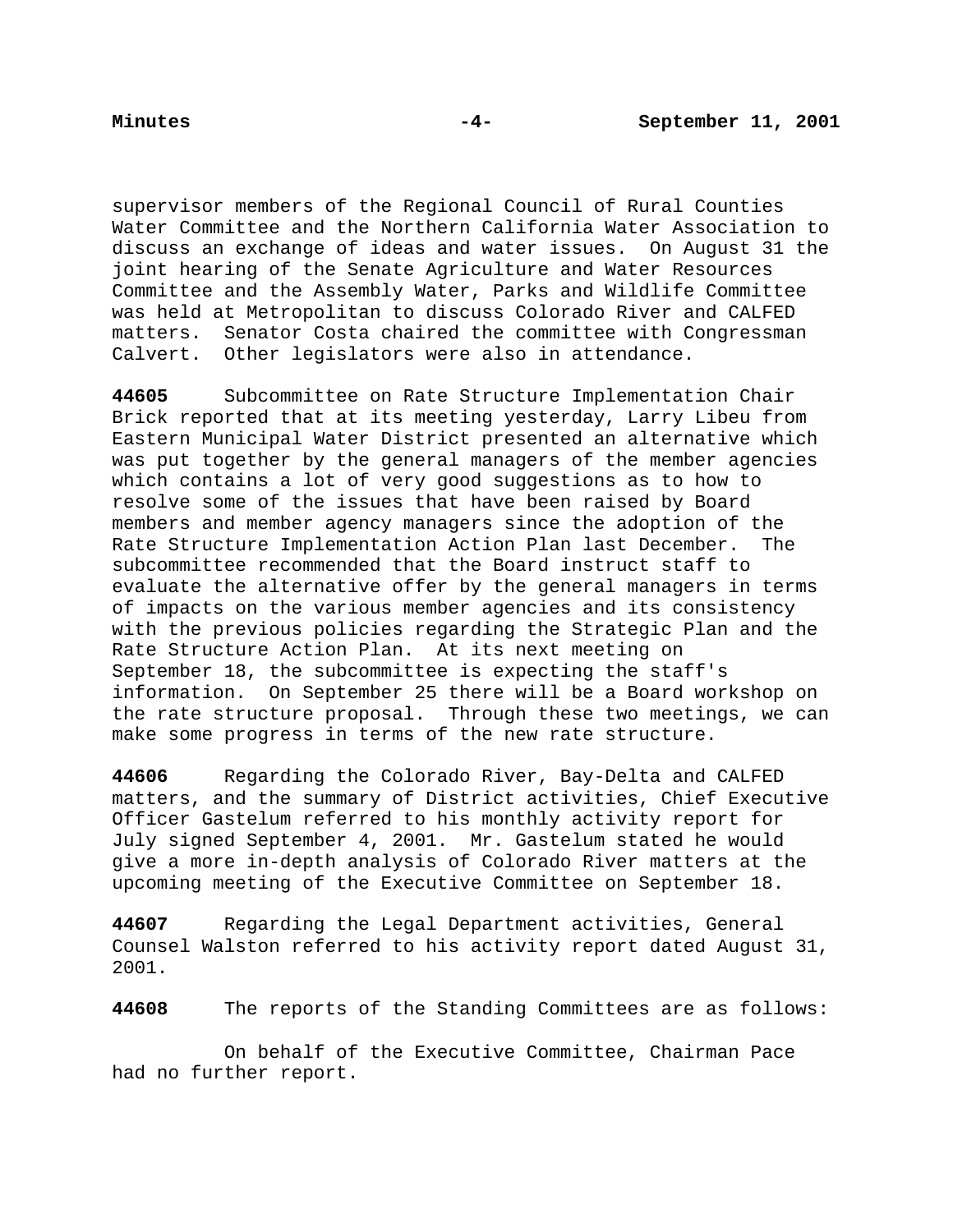Audit, Budget and Finance Committee Chairman Bannister reported the committee approved Agenda Item 9-2 and moved, seconded by Director Blake and carried, that it be added to the Consent Calendar.

Engineering, Operations and Real Property Committee Vice Chairman Grandsen reported the committee approved Agenda Items 8-1 and 9-1, and requested that Item 9-1 be added to the Consent Calendar. The committee also considered Agenda Item 9-7 and took a vote on one issue on the use of gasoline powerboats, which passed by a 6-5 vote. Director Mylne offered a proposal to the boating policy that will be taken up at the next committee meeting.

Legal, Claims and Personnel Committee Vice Chairman Parker reported the committee approved Agenda Items 8-7, 9-4, 9-5, 9-6, and the added item regarding the real property owned by Sempra Energy in the Palo Verde Valley. He requested that Items 9-4, 9-5, 9-6, and the added item be placed on the Consent Calendar.

Communications, Outreach and Legislation Committee Chair Hansen reported the committee heard a report on the effort to consolidate the education and inspection trip units in an effort to create greater flexibility and choice for Directors' inspection trips. Several Directors were concerned that the changes had been made without greater input from the Directors, and the issue of the changes will be considered at the next committee meeting in October. A status report on Senate Bills 221 and 610 was given to the committee. This legislation deals with land use and water supply, and based on the two bills' potential effects on Metropolitan in the future, the committee will consider how the decisions on legislation will affect the District's overall operations.

Water Planning, Quality and Resources Committee Chairman Owen reported the committee heard reports on the Monterey settlement negotiations and on the competitive approach for seawater desalination research. The committee approved Agenda Items 9-3, 9-4, and 9-8, and Chairman Owen requested they be added to the Consent Calendar. The committee recommended that Agenda Item 9-7 be moved to the full Board for a vote at a future date.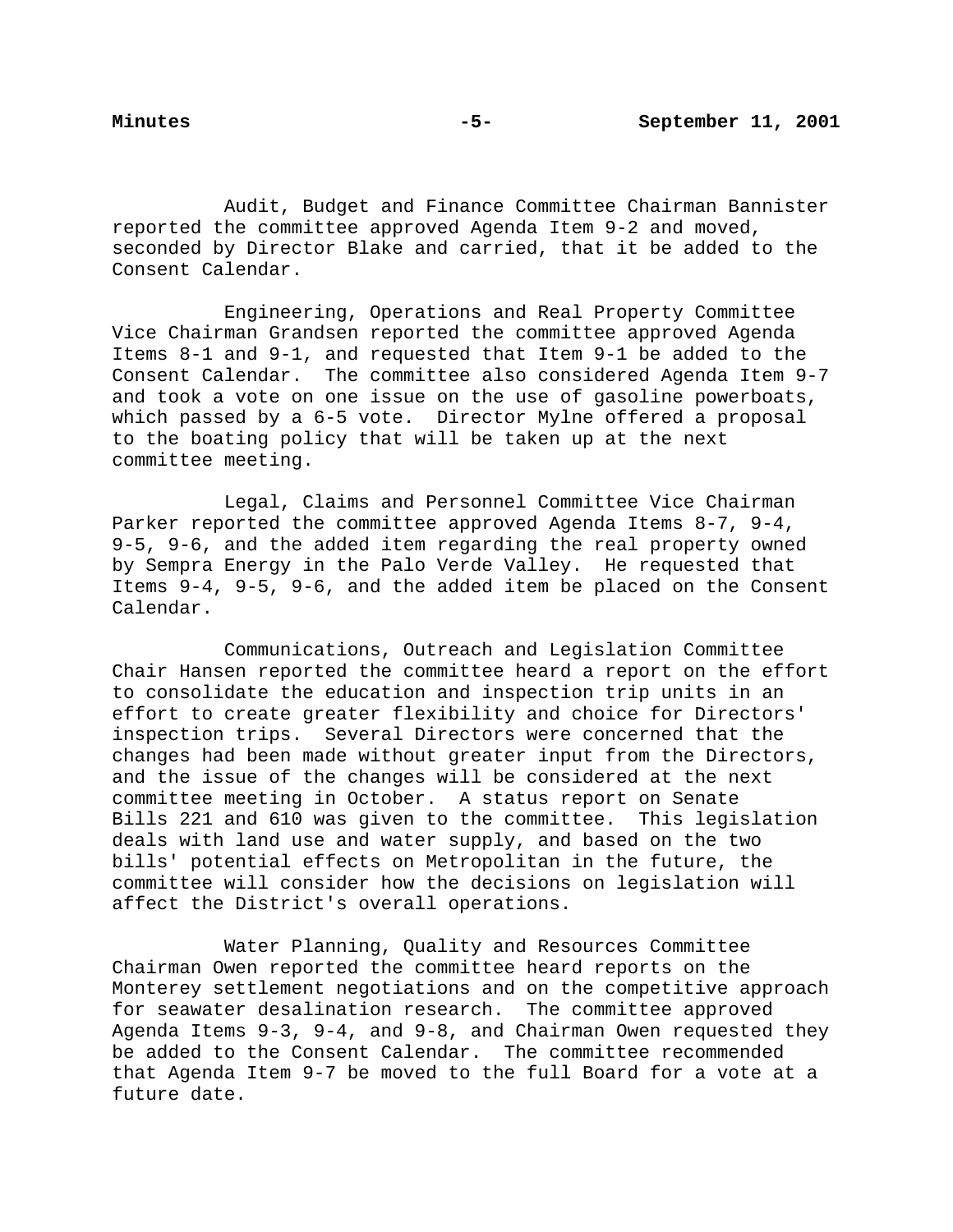Director Blake moved, seconded by Director Hansen and carried, and the Board approved the Consent Calendar Items, **M.I. 44609** through **M.I. 44623,** as follows:

**44609** Adopted the California Environmental Quality Act (CEQA) determination and authorized (a) Appropriation No. 15370 in the amount of \$600,000 from the Construction Funds for performing preliminary design and preparing any necessary environmental documentation required for the renovation of the existing Softener Building No. 3 at the Weymouth facility; and (b) the Chief Executive Officer to award a contract for architectural/engineering services in an amount not to exceed \$400,000, as set forth in the letter signed by the Chief Executive Officer on August 23, 2001. The consultant will be selected with a qualifications-based process in accordance with appropriate Metropolitan policy.

**44610** The Board adopted the CEQA determination and (a) granted conditional approval, as defined in the Metropolitan Water District Administrative Code Section 3100(b), for Mountain Cove Annexation concurrently to Upper San Gabriel Valley Municipal Water District (USGV) and Metropolitan, conditioned upon receipt in full of annexation fee of \$80,268.84 to Metropolitan if subject annexation is completed by December 31, 2001, or if completed after said date, at the then current annexation charge rate; and (b) approved USGV's proposed Plan for Implementing Water Use Efficiency Guidelines; and adopted **Resolution 8768**, the resolution of intention to impose water standby charges within the proposed annexation territory, as set forth in the letter signed by the Chief Executive Officer on August 23, 2001, said Resolution entitled:

**RESOLUTION OF THE BOARD OF DIRECTORS OF THE METROPOLITAN WATER DISTRICT OF SOUTHERN CALIFORNIA GIVING NOTICE OF INTENTION TO IMPOSE WATER STANDBY CHARGES CONTINGENT UPON ANNEXATION**

**44611** The Board adopted (a) the CEQA documentation; (b) **Resolution 8769**, granting Calleguas Municipal Water District's request for approval of Annexation No. 73 concurrently to Metropolitan and Calleguas, by establishing Metropolitan's terms and conditions for this annexation; and (c) **Resolution 8770**, the resolution to impose water standby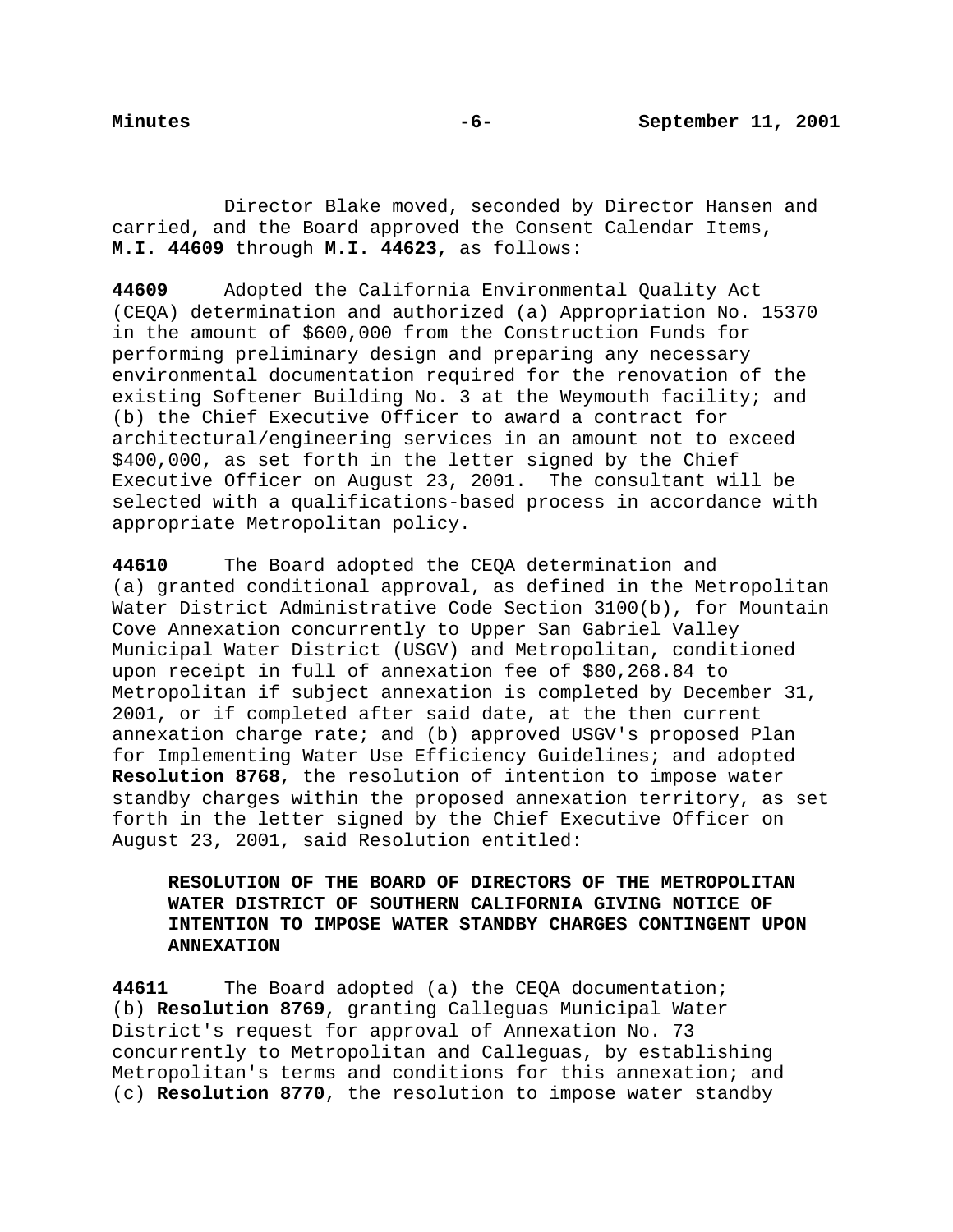charges at a rate of \$9.58 per acre or per parcel of less than one acre within Annexation No. 73, as set forth in the letter signed by the Chief Executive Officer on August 22, 2001; said Resolutions entitled:

- **Resolution 8769 RESOLUTION OF THE BOARD OF DIRECTORS OF THE METROPOLITAN WATER DISTRICT OF SOUTHERN CALIFORNIA CONSENTING TO CALLEGUAS' ANNEXATION NO. 73 AND FIXING THE TERMS AND CONDITIONS OF SAID ANNEXATION TO THE METROPOLITAN WATER DISTRICT OF SOUTHERN CALIFORNIA**
- **Resolution 8770 RESOLUTION OF THE BOARD OF DIRECTORS OF THE METROPOLITAN WATER DISTRICT OF SOUTHERN CALIFORNIA FIXING AND ADOPTING WATER STANDBY CHARGE CONTINGENT UPON CALLEGUAS ANNEXATION NO. 73**

Director Grandsen requested to be recorded as abstaining.

**44612** The Board adopted (a) the CEQA documentation; (b) **Resolution 8771**, granting Eastern Municipal Water District's request for approval of  $69<sup>th</sup>$  Fringe Area Annexation concurrently to Metropolitan and Eastern, conditioned upon approval by the Local Agency Formation Commission of Riverside County, by establishing Metropolitan's terms and conditions for this annexation; and (c) **Resolution 8772**, the resolution to impose water standby charges at a rate of \$6.94 per acre or per parcel of less than one acre within the proposed annexation, as set forth in the letter signed by the Chief Executive Officer on August 22, 2001; said Resolutions entitled:

**Resolution 8771 RESOLUTION OF THE BOARD OF DIRECTORS OF THE METROPOLITAN WATER DISTRICT OF SOUTHERN CALIFORNIA CONSENTING TO EASTERN'S 69TH FRINGE AREA ANNEXATION AND FIXING THE TERMS AND CONDITIONS OF SAID ANNEXATION TO THE METROPOLITAN WATER DISTRICT OF SOUTHERN CALIFORNIA**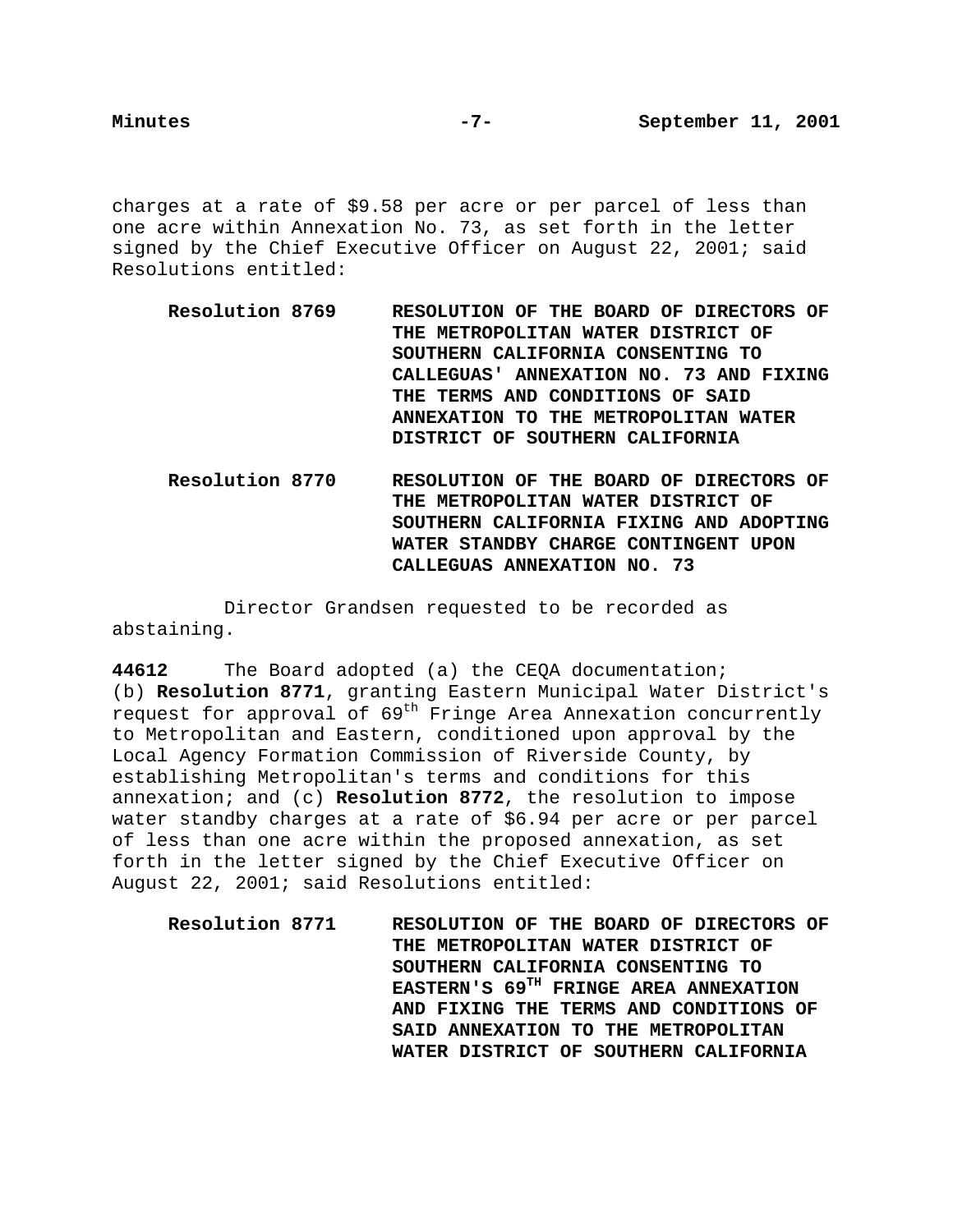# **Resolution 8772 RESOLUTION OF THE BOARD OF DIRECTORS OF THE METROPOLITAN WATER DISTRICT OF SOUTHERN CALIFORNIA FIXING AND ADOPTING WATER STANDBY CHARGE CONTINGENT UPON EASTERN 69TH FRINGE AREA ANNEXATION**

**44613** Adopted the CEQA determination and authorized amendment of the contract with Weston, Benshoof, Rochefort, Rubalcava & MacCuish, LLP to increase the maximum compensation from \$100,000 to \$175,000 in Metropolitan Water District v. San Diego County Water Authority (Brown Act), as set forth in the letter signed by the General Counsel on August 27, 2001.

Directors Ball and Parker requested to be recorded as abstaining.

**44614** Authorized the Chief Executive Officer to make a bid for real property owned by Sempra Energy in the Palo Verde Valley.

**44615** Adopted the CEQA determination and (a) regarding the Digital Microwave Services program, authorized an increase of \$3.353 million to a total of \$6.482 million in Appropriation No. 15282 (No. 4), and delegated authority to the Chief Executive Officer to award contracts over \$250,000 to continue replacement of outdated equipment and leased communications lines with more reliable digital microwave services to "convey" large volumes of voice and data traffic between Metropolitan facilities primarily located in the coastal plain; and (b) regarding the Telecommunication Infrastructure Upgrade program, authorized \$1.334 million in Appropriation No. 15376, and delegated authority to the Chief Executive Officer to award contracts over \$250,000 to purchase equipment to replace outdated data network and radio equipment that "distribute" voice and data traffic when it reaches Metropolitan facilities, as set forth in the letter signed by the Chief Executive Officer on August 24, 2001. This option addresses the needs, saves approximately \$4.1 million when compared to Option #2, and provides more reliable service.

**44616** The Board, by a two-thirds vote, (a) adopted the CEQA determination and **Resolution 8773**, the form of Master Swap Resolution that incorporate the changes recommended by the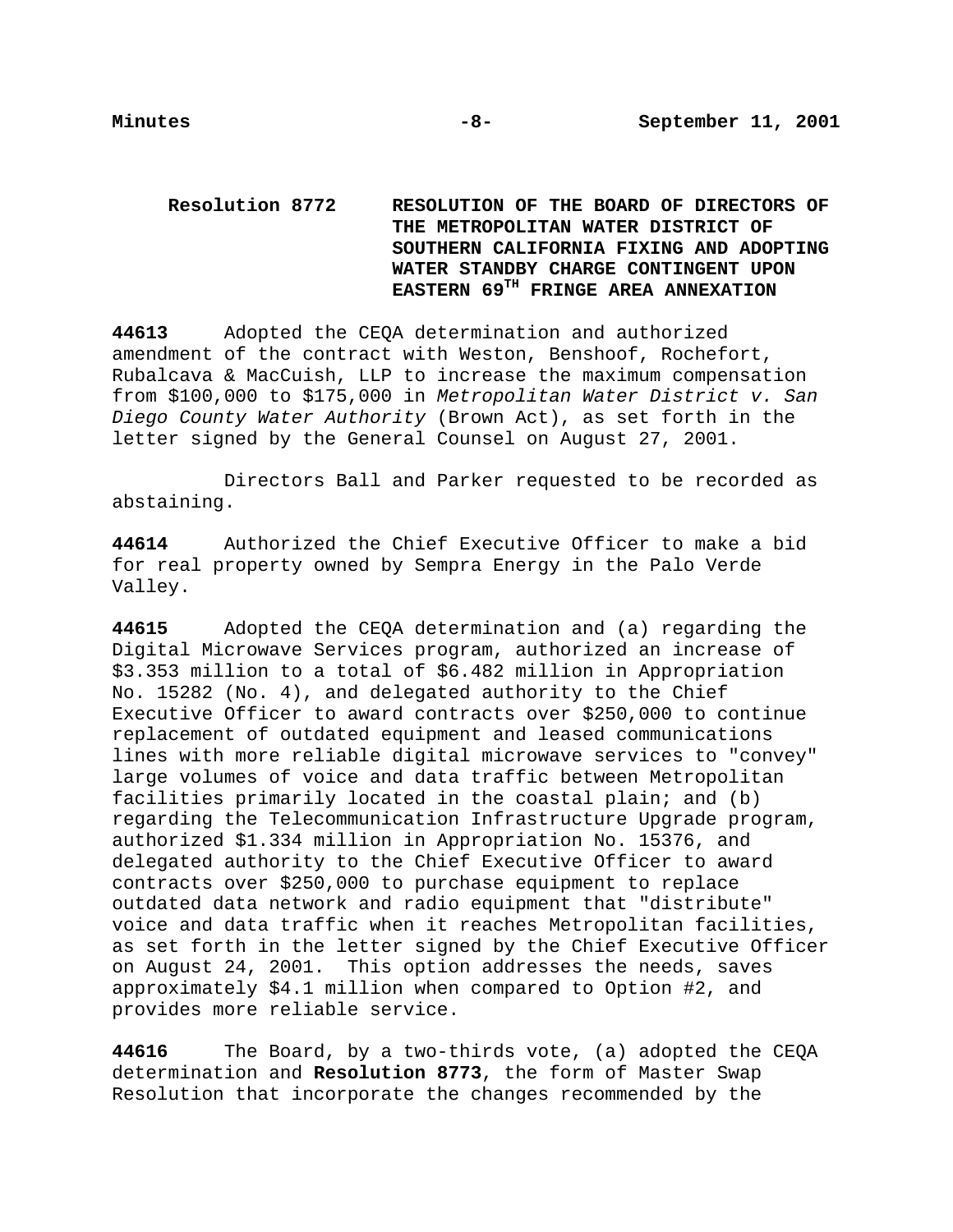Subcommittee on Investments and Bond Financing in order to execute interest rate swaps in an expeditious manner thereby taking advantage of swap market conditions to lower costs and reduce interest rate risk to Metropolitan; (b) approved the Master Swap Policy as detailed in Attachment 2 to the letter signed by the Chief Executive Officer on September 6, 2001, that incorporate the changes recommended by the Subcommittee on Investments and Bond Financing which describes the conditions under which Metropolitan may enter into an interest rate swap agreement; and (c) approved General Fund Appropriation No. 15372 for expenses associated with the costs of issuance associated with interest rate swap transaction(s) through September 30, 2002, said Resolution entitled:

## **RESOLUTION OF THE BOARD OF DIRECTORS OF THE METROPOLITAN WATER DISTRICT OF SOUTHERN CALIFORNIA PROVIDING FOR THE EXECUTION AND DELIVERY OF INTEREST RATE SWAPS AND RELATED AGREEMENTS (MASTER SWAP RESOLUTION)**

**44617** Adopted the CEQA determination and authorized the Chief Executive Officer to enter into the construction agreement with the U.S. Bureau of Reclamation and Coachella Valley Water District for Coachella Canal Lining Project, as set forth in the letter signed by the Chief Executive Officer on August 27, 2001.

**44618** Adopted the CEQA determination and authorized the Chief Executive Officer to execute, in a form acceptable to the General Counsel, an agreement to facilitate the transfer of water from Western Water Company to the city of San Diego, as set forth in the letter signed by the Chief Executive Officer on August 23, 2001.

**44619** Authorized amendment to contract for legal services with the law firm of Latham & Watkins to aid in negotiations with the San Manuel Band of Mission Indians and the United States Forest Service re Arrowhead East and West Tunnels of the Inland Feeder Project, as set forth in the confidential letter signed by the General Counsel on August 15, 2001.

Directors Ball and Parker requested to be recorded as abstaining.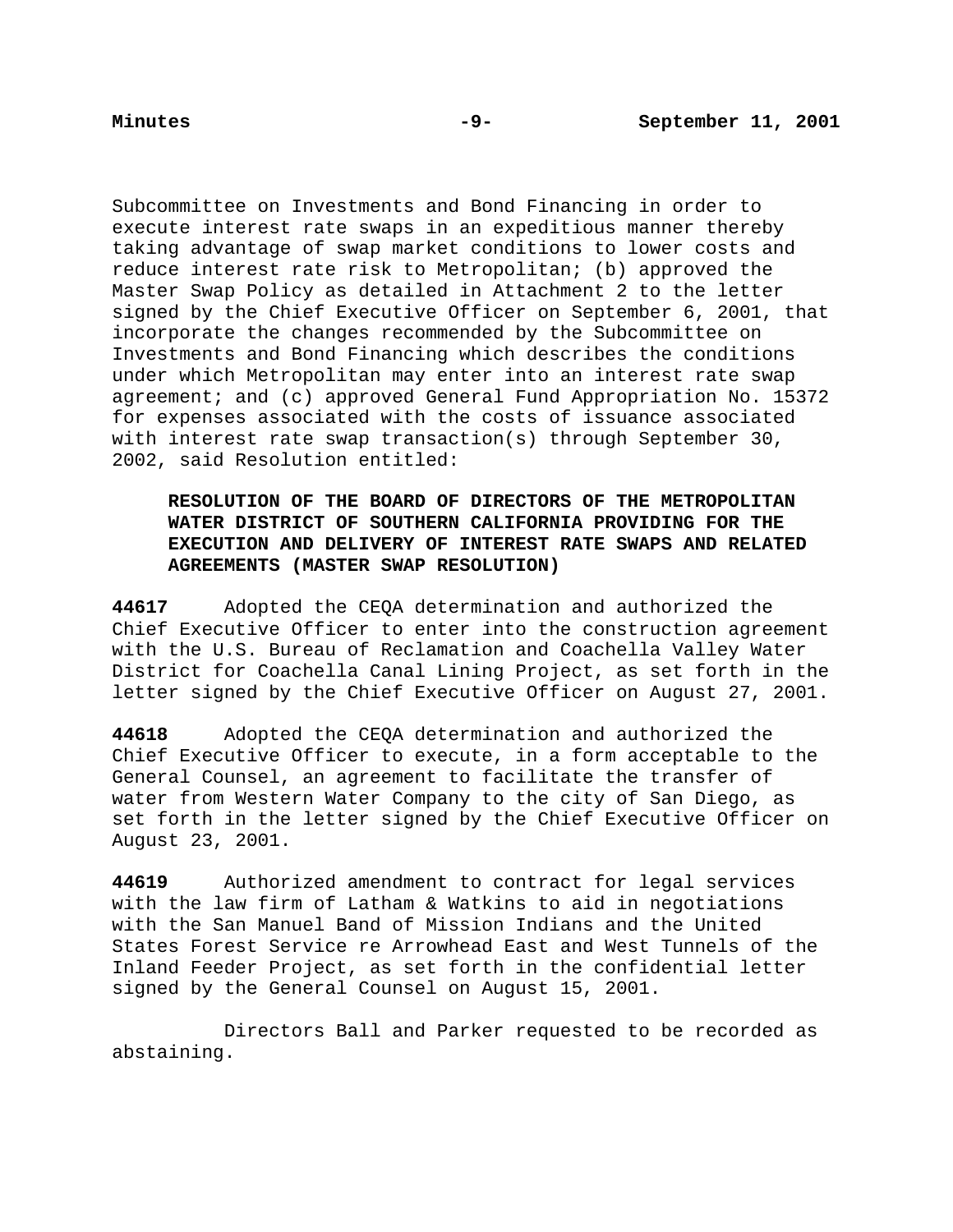**44620** Authorized amendment of contract for legal services with the Law Offices of Charles S. LiMandri in Metropolitan Water District v. Hartford Fire Insurance Company, United States Central District Court Case No. 99-03825-GHK(Mcx), as set forth in the confidential letter signed by the General Counsel on August 15, 2001.

Directors Bannister and Edwards requested to be recorded as voting no.

**44621** Adopted the CEQA determination and set the charges to be obtained for emergency deliveries for Tijuana at a rate of \$230, plus the greater of \$90 per acre-foot or the average cost of supplemental energy purchased for the month that the water was delivered (\$/megawatt hour) multiplied by 2.38 through June 30, 2002, as set forth in the letter signed by the Chief Executive Officer on August 27, 2001.

**44622** The Chair reported the item on boating policy for Diamond Valley Lake and Lake Skinner has been deferred.

**44623** The Chair reported no action was taken on the settlement discussion regarding Metropolitan Water District and Atkinson-Washington-Zachry v. Hartford Fire Insurance Company, U.S. District Court Case No. CV 00-10536-GHK(Mcx) and Metropolitan Water District v. Hartford Fire Insurance Company, U.S. District Court Case No. 99-03825-GHK(Mcx).

**44624** Regarding the creation of the Foundation for the Southern California Water Education Center, Director Ball expressed the concerns of the San Diego County Water Authority. He therefore moved that Metropolitan establish a non-profit taxexempt corporation to support Metropolitan's Museum at Diamond Valley Lake, as well as water education functions at the Museum, and that the General Counsel be directed to prepare new articles of incorporation and by-laws that would establish a limited, single purpose corporation consistent with applicable law and public accountability as suggested by the Water Authority in its letter dated August 17, 2001.

Following a discussion, Director Swan moved, seconded by Director Bannister, to table this item to the next Board Meeting.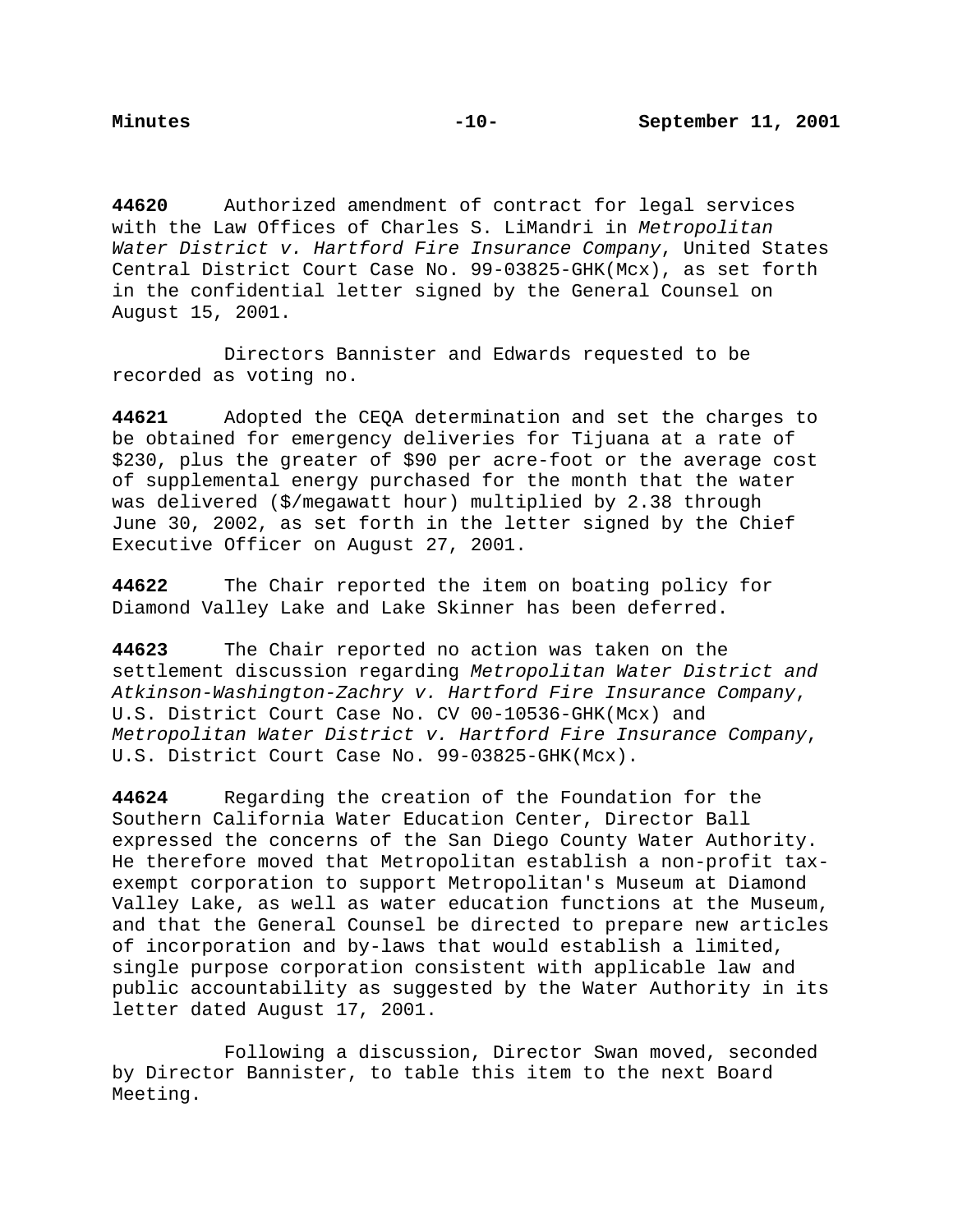The Chair called for a vote on the motion.

The following is a record of the vote on the motion:

Ayes: Anaheim (Dir. Stanton, 2,159 votes), Calleguas Municipal Water District (Dir. Grandsen, 4,611 votes), Foothill Municipal Water District (Dir. Edwards, 728 votes), Fullerton (Dir. Blake, 822 votes), Glendale (Dir. Rez, 1,353 votes), Long Beach, (Dir. Hansen, 2,045 votes), Municipal Water District of Orange County (Dirs. Bannister, Foley, and Swan, 14,870.25 votes), San Diego County Water Authority (Ayes: Dirs. Ball and Parker. Absent: Dir. Lewis. 19,761 votes), Western Municipal Water District of Riverside County (Dir. Mylne, 3,627 votes). Total 49,976.25 votes.

Noes: Las Virgenes Municipal Water District (Dir. Peterson, 1,101 votes), Los Angeles (Noes: Dirs. Luddy and Wein. Absent: Dirs. Castro and Herman. 22,777 votes), Municipal Water District of Orange County (Dir. Owen, 4,956.75 votes), Pasadena (Dir. Brick, 1,098 votes), Torrance (Dir. Wright, 1,407 votes), West Basin Municipal Water District (Dir. Murray, 4,043 votes). Total 35,382.75 votes.

Abstains: Central Basin Municipal Water District (Abstains: Dir. Pace. Absent: Dir. Morse. 6,805 votes), Santa Ana (Dir. Coughran, 1,291 votes), West Basin Municipal Water District (Dir. Kwan, 4,043 votes). Total 12,139 votes.

Absent: Beverly Hills (Dir. Harris, 1,183 votes), Burbank (Dir. Battey, 1,061 votes), Compton (Dir. Murph, 193 votes), Eastern Municipal Water District (Dir. Ashley, 2,314 votes), Inland Empire Utilities Agency (Dir. Troxel, 4,056 votes), San Fernando (Dir. Mejia, 88 votes), San Marino (Dir. Morris, 250 votes), Santa Monica (Dir. Abdo, 1,344 votes), Three Valleys Municipal Water District (Dir. Barbosa, 3,024 votes), Upper San Gabriel Valley Municipal Water District (Dir. Fellow, 4,296 votes). Total 17,809 votes.

Assistant General Counsel Kightlinger advised that the Metropolitan Water District Act requires a vote of more than 50 percent of the total number of votes to pass a motion. The Chair declared the motion failed as the aye votes represented 43.34 percent of the total votes of the Board.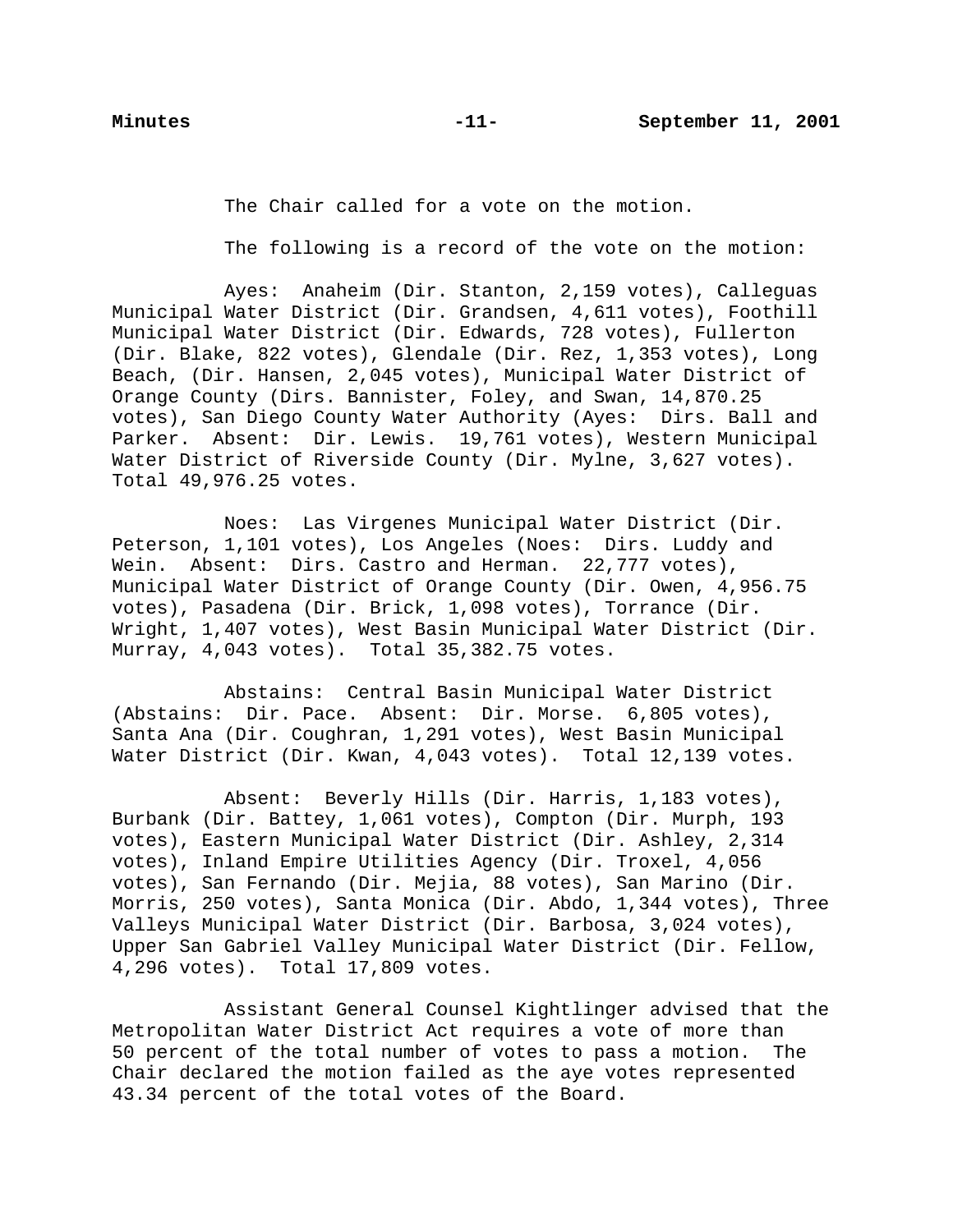Director Peterson then moved, seconded by Director Luddy, that the Board adopt the CEQA determination and resolution creating an independent entity to support Metropolitan's Water Education Center and Museum through fundraising and other support functions, as set forth in the Board Chairman's letter signed on September 6, 2001.

The Chair called for a vote on the motion.

The following is a record of the vote on the motion:

Ayes: Calleguas Municipal Water District (Dir. Grandsen, 4,611 votes), Glendale (Dir. Rez, 1,353 votes), Las Virgenes Municipal Water District (Dir. Peterson, 1,101 votes), Los Angeles (Ayes: Dirs. Luddy and Wein. Absent: Dirs. Castro and Herman. 22,777 votes), Municipal Water District of Orange County (Dir. Owen, 4,956.75 votes), Pasadena (Dir. Brick, 1,098 votes), Santa Ana (Dir. Coughran, 1,291 votes), Torrance (Dir. Wright, 1,407 votes), West Basin Municipal Water District (Dir. Murray, 4,043 votes). Total 42,637.75 votes.

Noes: Anaheim (Dir. Stanton, 2,159 votes), Foothill Municipal Water District (Dir. Edwards, 728 votes), Fullerton (Dir. Blake, 822 votes), Long Beach, (Dir. Hansen, 2,045 votes), Municipal Water District of Orange County (Dirs. Bannister, Foley, and Swan, 14,870.25 votes), San Diego County Water Authority (Noes: Dirs. Ball and Parker. Absent: Dir. Lewis. 19,761 votes), West Basin Municipal Water District (Dir. Kwan, 4,043 votes), Western Municipal Water District of Riverside County (Dir. Mylne, 3,627 votes). Total 48,055.25 votes.

Abstains: Central Basin Municipal Water District (Abstains: Dir. Pace. Absent: Dir. Morse. 6,805 votes). Total 6,805 votes.

Absent: Beverly Hills (Dir. Harris, 1,183 votes), Burbank (Dir. Battey, 1,061 votes), Compton (Dir. Murph, 193 votes), Eastern Municipal Water District (Dir. Ashley, 2,314 votes), Inland Empire Utilities Agency (Dir. Troxel, 4,056 votes), San Fernando (Dir. Mejia, 88 votes), San Marino (Dir. Morris, 250 votes), Santa Monica (Dir. Abdo, 1,344 votes), Three Valleys Municipal Water District (Dir. Barbosa, 3,024 votes),